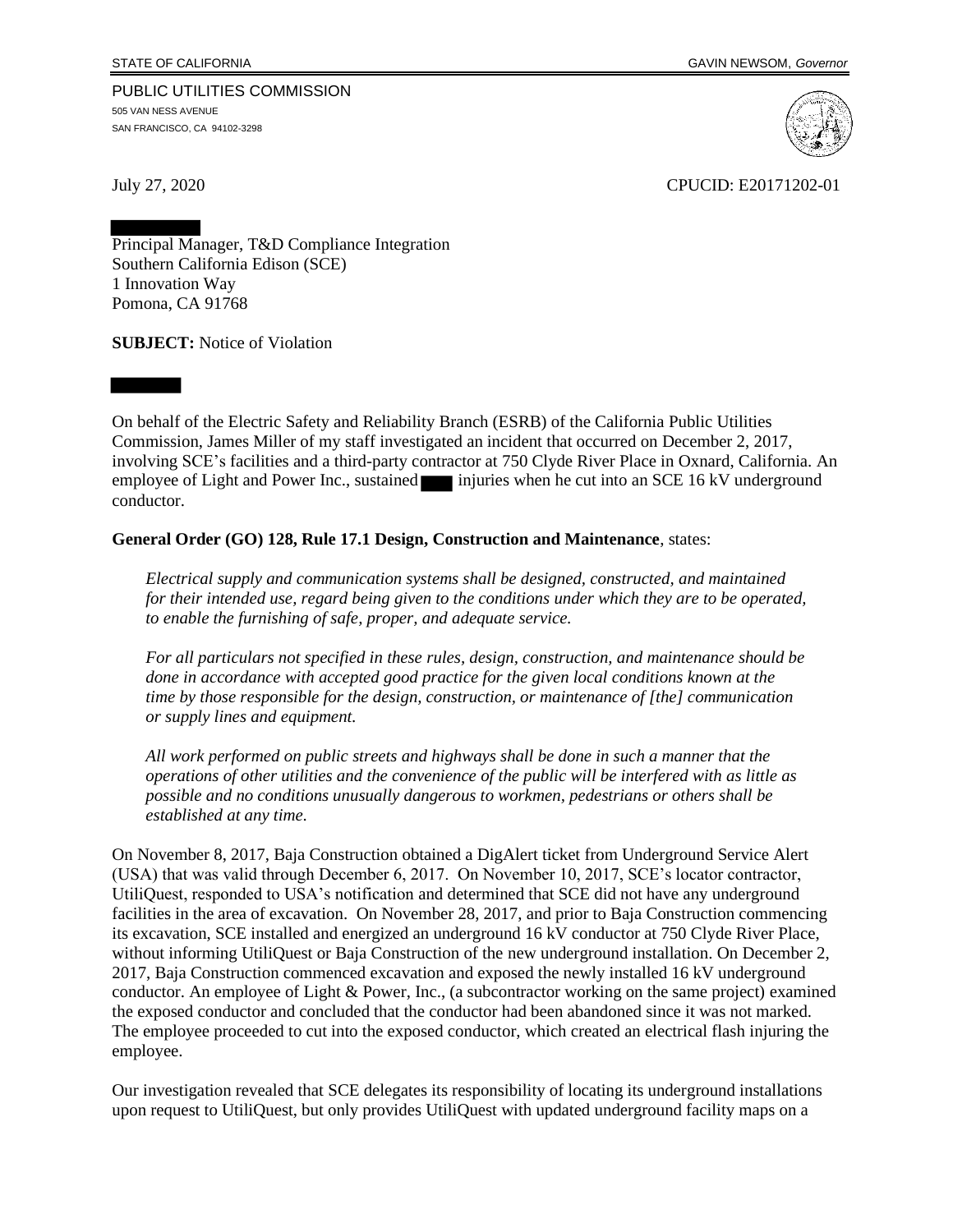monthly basis. SCE does not inform UtiliQuest of newly-installed underground conductors at the time of installation.

SCE's practice of sharing its updated underground facility maps with its contractor UtiliQuest on a monthly basis can create a dangerous situation for workers in active excavation areas. UtiliQuest is likely to fail to locate and mark the location of conductors that have been installed after UtiliQuest has initially visited the area of excavation and already identified and marked, when appropriate, the location of existing underground conductors.

SCE is in violation of GO 128, Rule 17.1, for implementing a policy that can create dangerous conditions and prevents the furnishing of a safe environment for workers.

## **California Code, Government Code - GOV § 4216.3(a)(1)(B)** states:

*An operator shall mark newly installed subsurface installations in areas with continuing excavation activity.*

California Code, Government Code - GOV  $\S$  4216.3(a)(1)(B) requires operators, such as utility companies, to mark newly installed subsurface installations, such as underground conductors, if they are installed in areas with continuing excavation activity. SCE installed the new 16 kV underground conductor at 750 Clyde River Place while a DigAlert ticket was active and excavation activities were ongoing in the area, however, SCE did not mark the location of that subsurface conductor after installing it. By not complying with California Code, SCE did not conduct work in in accordance with accepted good practice, thus, violating GO 128, Rule 17.1.

## **General Order 128, Rule 17.7, Location Information,** states:

*Each party operating or owning facilities shall, upon request, provide information as to location of its underground facilities to any other party contemplating underground construction, or work, in the vicinity thereof. Provision of such information by a party will not relieve such other party of his responsibility to locate accurately such underground facilities and to exercise reasonable care during construction or work. If at any time damage or interruption to existing facilities should occur, said other party is enjoined immediately to report such damage to the party owning such damaged or interrupted facilities.*

GO 128, Rule 17.7, requires each party operating or owning facilities to, upon request, provide information as to the location of its underground facilities to any other party contemplating underground construction, or work, in the vicinity thereof. Although Baja Construction had a valid DigAlert ticket prior to commencing work, thus requiring SCE to provide information about its underground facilities, SCE failed to mark the newly installed conductor and did not provide that information to UtiliQuest nor directly to Baja Construction. SCE failed to ensure that its underground facilities were marked properly prior to excavation. Therefore, SCE is in violation of go 128, Rule 17.7.

## **California Public Utilities Code (PU Code) § 451**, states in part:

*Every public utility shall furnish and maintain such adequate, efficient, just, and reasonable service, instrumentalities, equipment, and facilities, including telephone facilities, as defined in Section 54.1 of the Civil Code, as are necessary to promote the safety, health, comfort, and convenience of its patrons, employees, and the public*.